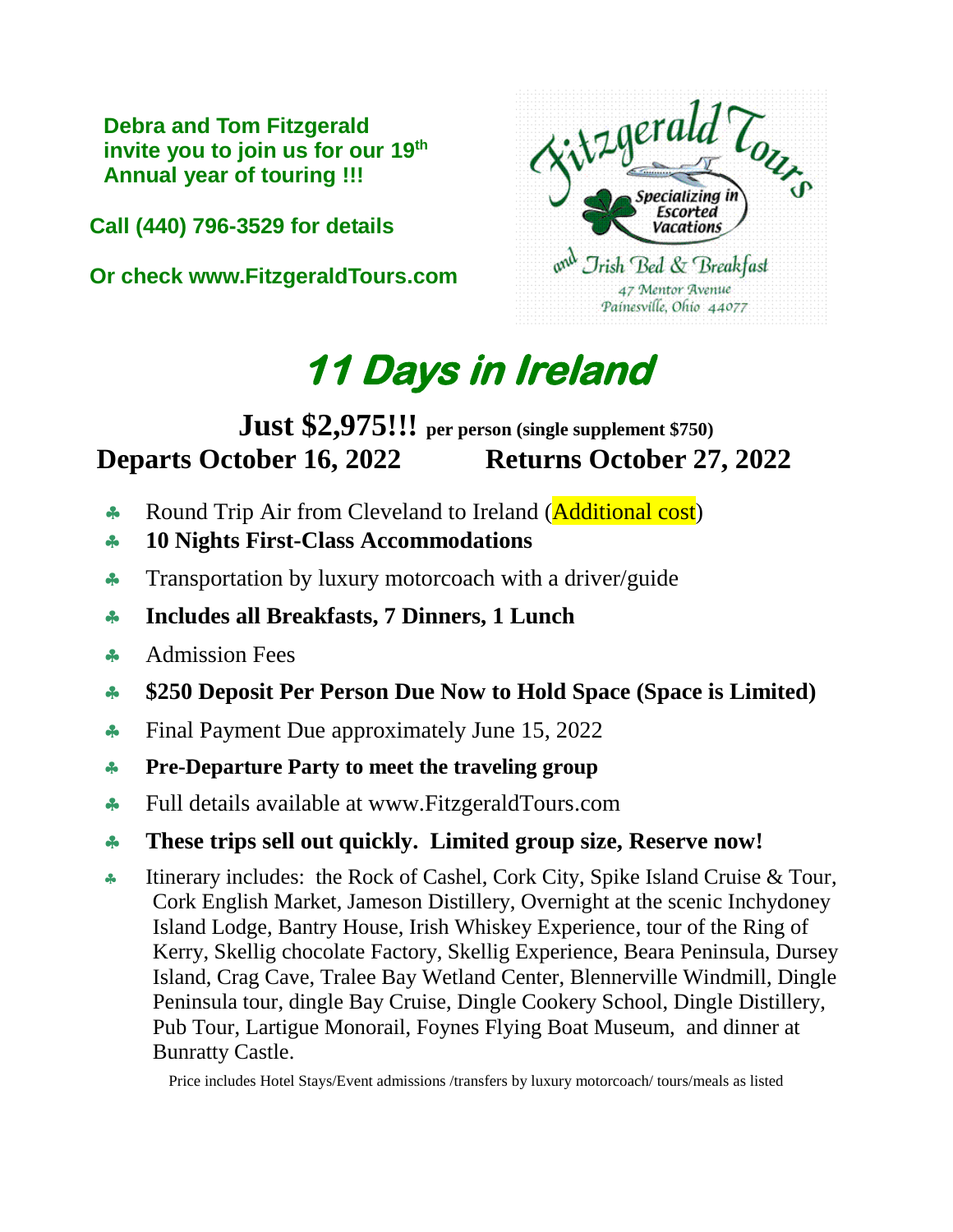#### FITZGERALD TOURS

#### October 16 –October 27, 2022

Sun, Oct 16 Enjoy an overnight flight across the Atlantic to Shannon.

- Mon, Oct 17 SHANNON ARRIVAL & ROCK OF CASHEL After landing at Shannon Airport you will meet your driver/guide who will welcome you to Ireland. After leaving the airport stop at a local restaurant for a traditional Irish breakfast. After some breakfast and coffee, continue south to visit the Rock of Cashel. Sitting on top of St. Patrick's Rock, the ruins of the castle, cathedral and chapel were the seat of the High Kings of Ireland. Drive into the bustling city of Cork and check into your hotel for the evening. Enjoy dinner with your fellow travelers. **Hotel with Dinner: Clayton City Hotel, Cork**
- Tue, Oct 18 SPIKE ISLAND CRUISE & TOUR This morning drive to the emigration port of Cobh. Depart from the same dock used by those leaving for America in search of a better life, including those boarding the fateful Titanic and Lusitania. Visit the remote Spike Island. Discover 1300 years of Irish history. This Island, in the Celtic Sea, was once a monastery preserving western culture, a fortress guarding an empire and at one time the largest prison in the world. Upon returning to Cobh, enjoy some time exploring this charming town. Return to Cork for dinner. **Hotel with Dinner: Clayton City Hotel, Cork**
- Wed, CORK ENGLISH MARKET & JAMESON DISTILLERY Enjoy the morning at leisure before setting off on a panoramic tour of
- Oct 19 Cork City. Ireland's second largest city, Cork sits on an Island between the River Lee and Cork Harbor. Take some time strolling through the famous English Market, taking in the sights, sounds and aromas of this bustling market. Continue to the town of Midleton to visit the Jameson Distillery. Known the world over as one of Ireland's premier whiskies, Jameson staff will take you on a tour of the distilling process and let you sample the finished product. Continue your drive into the picturesque West Cork to the village of Clonakilty. Check into your hotel and enjoy the beautiful views before joining your group for dinner at a local restaurant. **Hotel: Inchydoney Island Lodge, Clonakilty**
- Thur, Oct 20 BANTRY HOUSE & IRISH WHISKEY EXPERIENCE Travel west along the stunning Cork coastline. Stop to visit Bantry House and Gardens, a stately home situated on the Wild Atlantic Way overlooking Bantry Bay. The House has been home to the White family since 1739. Drive past the famous Lakes of Killarney to the town of Killarney for a visit to the Irish Whiskey Experience. Learn about the history of "The Water of Life" while sampling some Irish brands. Check into your hotel and enjoy some free time before dinner. **Hotel with Dinner: Killarney Towers Hotel, Killarney**
- Fri, Oct 21 RING OF KERRY, SKELLIG CHOCOLATE FACTORY & SKELLIG EXPERIENCE This morning drive to the stunning Gap of Dunloe and enjoy an Irish Coffee at Heathers at the Gap. Enjoy one of Ireland's most famous drives, The Ring of Kerry. Enjoy views of mountains, valleys, and coastlines. Stop at the Skellig Chocolate Factory to learn the process of chocolate making while sampling some of the finished product. Continue to the Skellig Experience to see stunning views of the Skellig Islands. Once used by Irish monks, they are now bird sanctuaries and the setting for the recent Star Wars movies. Enjoy dinner with your group. **Hotel with Dinner: Killarney Towers Hotel, Killarney**
- Sat, Oct 22 BEARA PENINSULA & DURSEY ISLAND Continue touring County Kerry this morning by exploring the Beara Peninsula. Drive through the Caha and the Slieve Miskish Mountains enjoying the rugged landscape. At the end of the peninsula board a cable car to travel out to the rural Dursey Island. Connected to the mainland by the cable car only, this is one of the few inhabited islands in Southwest Ireland. The waters around the island are frequented by dolphins and whales. Return to Killarney for a free evening to enjoy the town's nightlife. **Hotel**: **Killarney Towers Hotel**, **Killarney**
- Sun, Oct 23 CRAG CAVE, TRALEE BAY WETLAND CENTER & BLENNERVILLE WINDMILL Today enjoy the sights around Tralee. Start with a visit to Crag Cave, a 350 meter underground passage naturally carved in the limestone. Next stop at the Tralee Bay Wetland Center. This center offers a wonder tour and views exhibiting the local ecology and bird life. Continue to the Blennerville Windmill. Built in 1800 to mill grain, this is a charming look into and important local industry of the past. Drive on to the fishing town of Dingle and enjoy dinner with your group. **Hotel with Dinner: Dingle Benners Hotel, Dingle**
- Mon, Oct 24 DINGLE PENINSULA & DINGLE BAY CRUISE This morning set off on a cruise on Dingle Bay. Views of the town and nearby cliffs are enhanced by a possible visit from Fungie, the resident dolphin. After your cruise take a drive along the Dingle Peninsula taking in the coastlines, cliffs, and stone age forts. Return to Dingle for a free afternoon. This evening drive to the village of Inch and enjoy a traditional pub dinner at Foleys, overlooking the crashing waves. **Hotel: Dingle Benners Hotel, Dingle**
- Tue, Oct 25 DINGLE COOKERY SCHOOL, PUB TOUR & DINGLE DISTILLERY One of Ireland's leading fishing ports, Dingle has become known for its food. Enjoy a course in Irish cooking at the Dingle Cookery School. Stop for a visit at the Dingle Distillery. Sample the locally made whiskey, vodka, or gin. Then set off in town for a pub tour. Stop at some traditional Irish pubs where you may choose to enjoy a pint or two. The evening is free to continue exploring the town. **Hotel: Dingle Benners Hotel, Dingle**
- Wed, Oct 26 LARTIGUE MONORAIL & FOYNES FLYING BOAT MUSEUM Travel to the Lartigue Monorail and Museum. The steam powered monorail carried freight from Listowel to Ballybunion from 1888 to 1924. Today you can experience a fun filled ride along the rails. Visit Foynes which was the sight of the first airport in Ireland, taking in the historical seaplanes. Visit the Foynes Flying Boat Museum which will explain the history these aircrafts and their connection to Ireland. This is where the Irish Coffee was invented. It also houses memorabilia from its benefactor Maureen O'Hara. Drive to village of Bunratty for overnight. This evening enjoy a medieval banquet at the Bunratty Castle. Built in the 15<sup>th</sup> century by the Earls of Thomand, Bunratty Castle will welcome you to a festive evening filled with food, song. Join in the fun and step back in time. **Hotel: Bunratty Castle Hotel, Bunratty**
- Thur, Oct 27 RETURN TO THE UNITED STATES Transfer to Shannon Airport in plenty of time to check in for your flight. You may do some last-minute shopping at the duty- free stores before boarding your flight home.